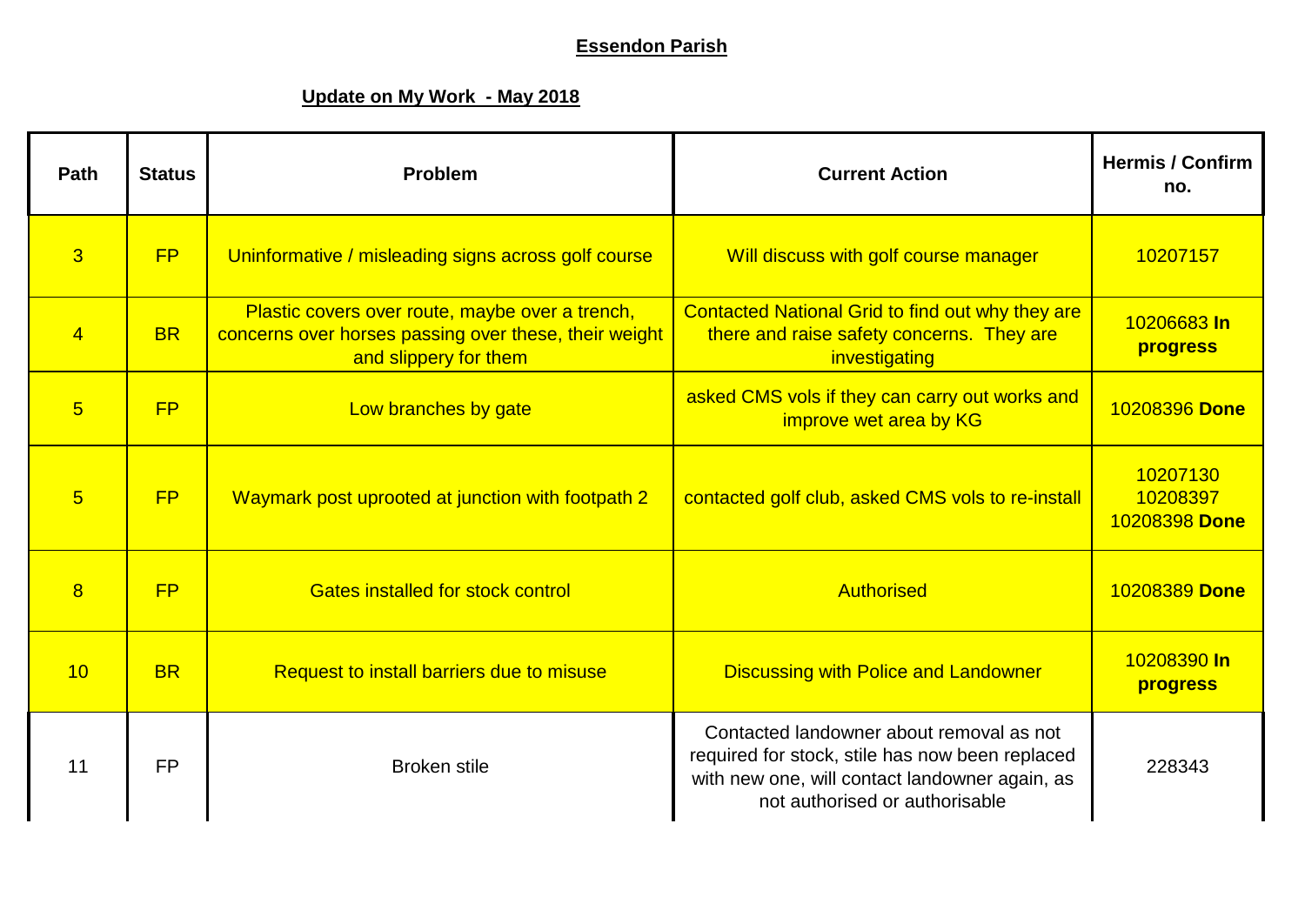## **Essendon Parish**

| 13 | FP          | <b>Collapsing barbed wire fence</b>                 | <b>Need to contact landowner</b>                                                                                                               | 10206760       |
|----|-------------|-----------------------------------------------------|------------------------------------------------------------------------------------------------------------------------------------------------|----------------|
| 14 | <b>BOAT</b> | Rutts in surface                                    | Need to inspect                                                                                                                                | 10206874       |
| 14 | <b>BOAT</b> | <b>Fly tipping</b>                                  | Need to check removed by BC                                                                                                                    | 2237057        |
| 15 | FP          | <b>Misleading &amp; intimidating security signs</b> | need to inspect                                                                                                                                | 10208621       |
| 16 | <b>FP</b>   | Trees planted in footpath now narrowing the width   | will write to house / land owner and as they are<br>removed                                                                                    | 10207159       |
| 18 | <b>BR</b>   | Security camera installed on bridleway              | Discussing with Enforcement Officer                                                                                                            | 10204353       |
| 18 | <b>BR</b>   | <b>Fencing installed in bridleway</b>               | <b>Discussing with Enforcement Officer</b>                                                                                                     | 10204354       |
| 19 | <b>FP</b>   | New fence being installed in footpath               | Measured and contacted landowner, width being<br>discussed, walkers may make MOD app for width<br>claim, no futher information or App received | 10203603 Noted |
| 23 | <b>BOAT</b> | Surface rutted and muddy                            | <b>Need to inspect</b>                                                                                                                         | 10206875       |
| 23 | <b>BOAT</b> | Missing sign at roadside                            | Will add to next signage schedule                                                                                                              | 10206876       |
| 24 | FP          | <b>Broken stile near Waste site</b>                 | discussing with landowner                                                                                                                      | 10206877       |
| 24 | FP          | rubbish on route near Waste site                    | discussing with landowner                                                                                                                      | 10206878       |